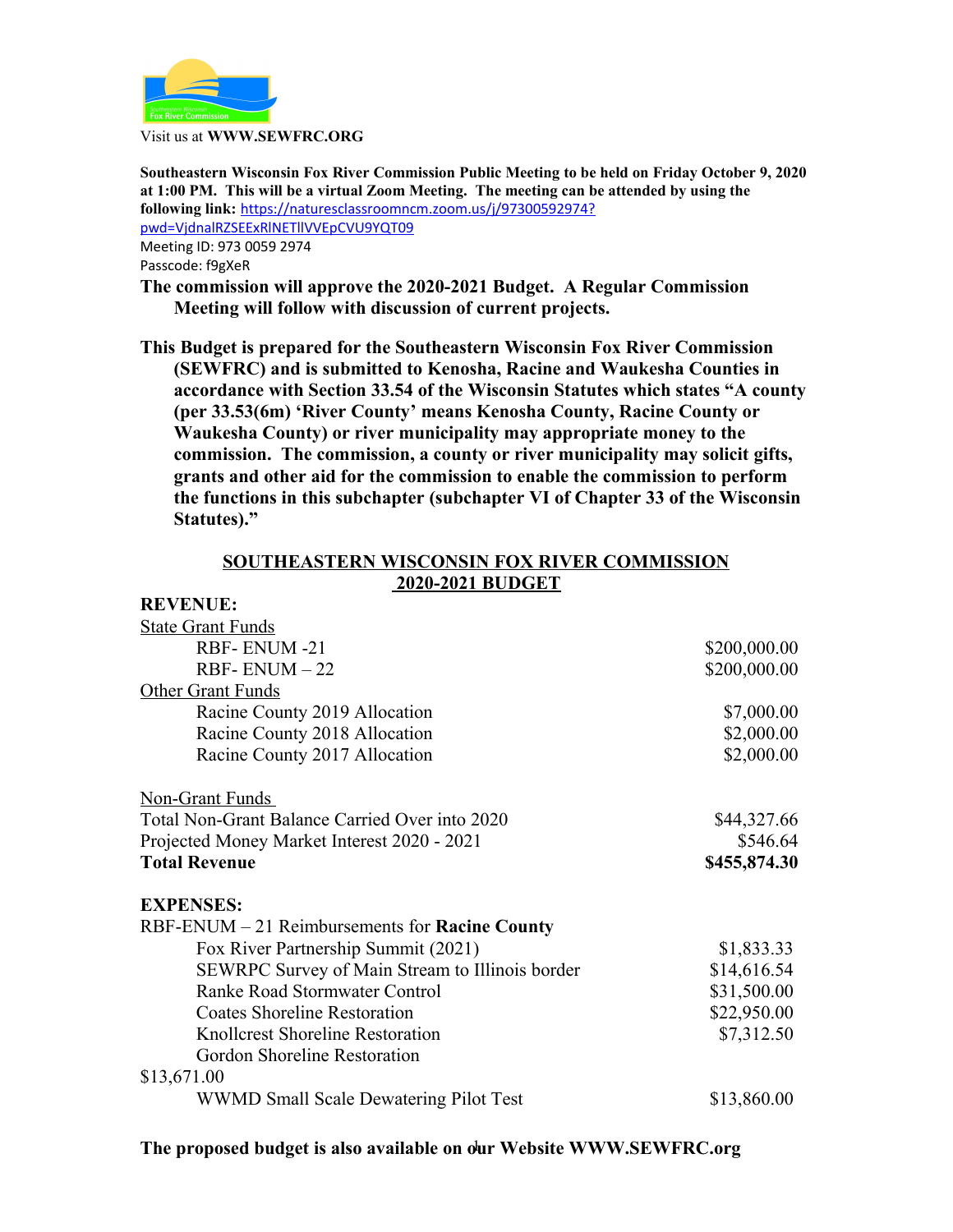

Visit us at **WWW.SEWFRC.ORG**

| John Kojis Farm Field Gulley Repair                             | \$20,000.00  |
|-----------------------------------------------------------------|--------------|
| <b>Total Racine County Expenses</b>                             | \$125,743.37 |
| RBF-ENUM - 21 Reimbursements for Waukesha County                |              |
| Fox River Partnership Summit (2021)                             | \$1,833.33   |
| Mukwonago River Restoration at WE Energies Site (2017)          | \$47,101.67  |
| Aquatic Invasive Species detect/prevent outreach                | \$1,000.00   |
| <b>Total Waukesha County Expenses</b>                           | \$49,935.00  |
| RBF-ENUM -21 Reimbursements for Kenosha County                  |              |
| Fox River Partnership Summit (2021)                             | \$1,833.33   |
| SEWRPC Main Stream Survey in Kenosha County (2017)              | \$12,383.46  |
| Oakwood Shores Park Streambank Stabilization                    | \$33,595.60  |
| <b>Total Kenosha County Expenses</b>                            | \$47,812.39  |
| <b>Total Kenosha, Racine and Waukesha County Expenses</b>       | \$223,490.77 |
| SEWFRC Website, Administrative/Office Expenses                  | \$3,125.53   |
| <b>SEWFRC Future Project Reserve Balance</b>                    | \$229,258.00 |
| <b>Total SEWFRC Expenses</b>                                    | \$455,874.30 |
| <b>Anticipated Potential Grant Fund Projects:</b>               |              |
| Proposed Projects for Racine County:                            |              |
| Wood Drive (north) Water and Sediment Control Basins            | \$30,000.00  |
| Golden Arrow Erosion Control Project                            | \$25,000.00  |
| Hwy 164 Eroding Cropland Acquisition (2 acres)                  | \$60,000.00  |
| N. Tichigan Road Grassed Buffer/Wetland Restoration w/ Easement | \$85,000.00  |
| Bridge Drive Cropland to Conservation Easement (30 acres)       | \$90,000.00  |
| Shoreline Stabilization (repair) 5 landowners (\$10,000 each)   | \$50,000.00  |
| Haynes Erosion Control                                          | \$22,800.00  |
| Ament Riparian Buffer                                           | \$28,000.00  |
| Hwy P Streambank Protection                                     | \$17,600.00  |
| River Bay Road Stormwater Project                               | \$15,000.00  |
| <b>Total Racine County</b>                                      | \$382,400.00 |